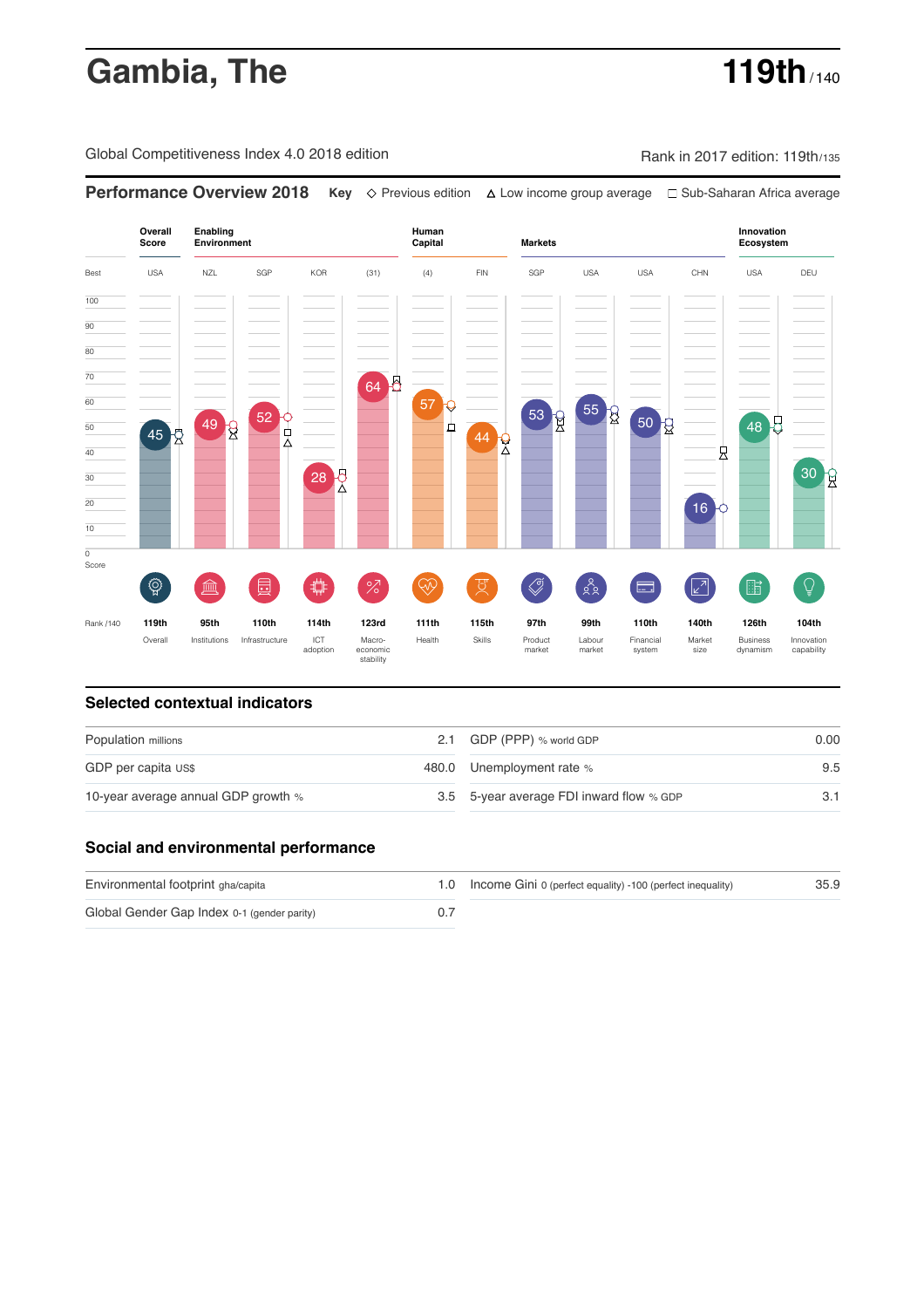# **Gambia, The 119th**/140

| <b>Index Component</b>                                                   | Value                        | Score *              | Rank/140 | <b>Best Performer</b>       |
|--------------------------------------------------------------------------|------------------------------|----------------------|----------|-----------------------------|
|                                                                          |                              |                      |          |                             |
| Pillar 1: Institutions 0-100 (best)                                      |                              | 49.3 ↑               | 95       | <b>New Zealand</b>          |
| 1.01 Organized crime 1-7 (best)                                          | 5.1                          | 68.9 ↑               | 51       | Finland                     |
| 1.02 Homicide rate /100,000 pop.                                         | 9.1                          | $70.8 =$             | 111      | Multiple (9)                |
| 1.03 Terrorism incidence 0 (very high) -100 (no incidence)               | 100.0                        | $100.0 =$            | 1        | Multiple (24)               |
| 1.04 Reliability of police services 1-7 (best)                           | 5.3                          | $72.4 \; \downarrow$ | 37       | Finland                     |
| 1.05 Social capital 0-100 (high)                                         | n/a                          | n/a                  | n/a      | Australia                   |
| 1.06 Budget transparency 0-100 (best)                                    | 46.2                         | $46.2 =$             | 90       | Multiple (2)                |
| 1.07 Judicial independence 1-7 (best)                                    | 4.2                          | 53.6 $\uparrow$      | 57       | Finland                     |
| 1.08 Efficiency of legal framework in challenging regulations 1-7 (best) | 3.4                          | 39.7 $\sqrt{ }$      | 64       | Finland                     |
| 1.09 Freedom of the press 0-100 (worst)                                  | 38.4                         | 61.6 $\uparrow$      | 98       | Norway                      |
| 1.10 Burden of government regulation 1-7 (best)                          | 4.3                          | 55.1 $\sqrt{ }$      | 22       | Singapore                   |
| 1.11 Efficiency of legal framework in settling disputes 1-7 (best)       | 4.7                          | 61.1 $\uparrow$      | 26       | Singapore                   |
| 1.12 E-Participation Index 0-1 (best)                                    | 0.29                         | 28.7 ↑               | 125      | Multiple (3)                |
| 1.13 Future orientation of government 1-7 (best)                         | 4.1                          | 52.2 $\uparrow$      | 37       | Singapore                   |
| 1.14 Incidence of corruption 0-100 (best)                                | 30.0                         | 30.0 $\uparrow$      | 109      | New Zealand                 |
| 1.15 Property rights 1-7 (best)                                          | 4.4                          | 56.1 $\uparrow$      | 69       | Finland                     |
| 1.16 Intellectual property protection 1-7 (best)                         | 3.7                          | 45.4 ↑               | 96       | Finland                     |
| 1.17 Quality of land administration 0-30 (best)                          | 8.5                          | $28.3 =$             | 110      | Singapore                   |
| 1.18 Strength of auditing and reporting standards 1-7 (best)             | 4.7                          | 61.9 $\uparrow$      | 64       | Finland                     |
| 1.19 Conflict of interest regulation 0-10 (best)                         | 4.0                          | $40.0 =$             | 121      | Multiple (2)                |
| 1.20 Shareholder governance 0-10 (best)                                  | 3.3                          | $33.0 =$             | 124      | Kazakhstan                  |
| Pillar 2: Infrastructure 0-100 (best)                                    |                              | 52.1 $\uparrow$      | 110      | Singapore                   |
| 2.01 Road connectivity index 0-100 (best)                                | 66.4                         | $66.4 =$             | 65       | <b>United States</b>        |
| 2.02 Quality of roads 1-7 (best)                                         | 3.8                          | 46.9 $\sqrt{ }$      | 77       | Singapore                   |
| 2.03 Railroad density km of roads/square km                              | n/a                          | n/a                  | n/a      | Multiple (20)               |
| 2.04 Efficiency of train services 1-7 (best)                             | 2.3                          | 21.8 $\uparrow$      | 104      | Switzerland                 |
| 2.05 Airport connectivity score                                          | 293.3                        | $7.5 \downarrow$     | 135      | Multiple (8)                |
| 2.06 Efficiency of air transport services 1-7 (best)                     | 4.5                          | 59.1 $\uparrow$      | 68       | Singapore                   |
| 2.07 Liner Shipping Connectivity Index 0-157.1 (best)                    | 7.3                          | $7.3$ ↑              | 98       | Multiple (4)                |
| 2.08 Efficiency of seaport services 1-7 (best)                           | 4.2                          | 52.6 $\uparrow$      | 66       | Singapore                   |
| 2.09 Electrification rate % pop.                                         | 47.5                         | 47.5 ↑               | 119      | Multiple (66)               |
| 2.10 Electric power transmission and distribution losses % output        | n/a                          | 85.2 $\sqrt{ }$      | n/a      | Multiple (9)                |
| 2.11 Exposure to unsafe drinking water % pop.                            | 34.7                         | 66.6 ↑               | 114      | Multiple (23)               |
| 2.12 Reliability of water supply 1-7 (best)                              | 4.5                          | 58.0 $\sqrt{ }$      | 83       | Switzerland                 |
| Pillar 3: ICT adoption 0-100 (best)                                      |                              | 28.3 $\uparrow$      | 114      | Korea, Rep.                 |
| 3.01 Mobile-cellular telephone subscriptions /100 pop.                   | 139.2                        | $100.0 =$            | 27       | Multiple (68)               |
| 3.02 Mobile-broadband subscriptions /100 pop.                            | 21.2                         | n/a                  | 124      | <b>United Arab Emirates</b> |
| 3.03 Fixed-broadband Internet subscriptions /100 pop.                    | 0.2                          | $0.4 =$              | 126      | Switzerland                 |
| 3.04 Fibre Internet subscriptions /100 pop.                              | 0.0                          | n/a                  | 104      | Korea, Rep.                 |
| 3.05 Internet users % pop.                                               | 18.5                         | 18.5 个               | 121      | Iceland                     |
|                                                                          |                              |                      |          |                             |
| ℅<br>Pillar 4: Macroeconomic stability 0-100 (best)                      | $\qquad \qquad \blacksquare$ | 63.6 $\sqrt{ }$      | 123      | Multiple (31)               |
| 4.01 Inflation annual % change                                           | 7.6                          | 89.9 ↓               | 117      | Multiple (74)               |
| 4.02 Debt dynamics 0-100 (best)                                          | 37.3                         | $37.3 +$             | 128      | Multiple (36)               |
| Qv<br>Pillar 5: Health 0-100 (best)                                      |                              | $57.1$ ↑             | 111      | Multiple (4)                |
| 5.01 Healthy life expectancy years                                       | 58.3                         | 57.1 $\uparrow$      | 110      | Multiple (4)                |
| 섯<br>Pillar 6: Skills 0-100 (best)                                       |                              | 44.0 ↑               | 115      | Finland                     |
| 6.01 Mean years of schooling Years                                       | 5.2                          | $34.7 =$             | 119      | Finland                     |
| 6.02 Extent of staff training 1-7 (best)                                 | 3.8                          | 46.2 ↑               | 79       | Switzerland                 |
| 6.03 Quality of vocational training 1-7 (best)                           | 4.0                          | 50.5 $\uparrow$      | 70       | Switzerland                 |
| 6.04 Skillset of graduates 1-7 (best)                                    | 4.4                          | 56.1 $\uparrow$      | 45       | Switzerland                 |
| 6.05 Digital skills among population 1-7 (best)                          | 3.8                          | 46.8 ↑               | 91       | Sweden                      |
| 6.06 Ease of finding skilled employees 1-7 (best)                        | 4.5                          | 58.5 个               | 46       | <b>United States</b>        |
| 6.07 School life expectancy Years                                        | 8.9                          | $49.4 =$             | 132      | Multiple (9)                |
| 6.08 Critical thinking in teaching 1-7 (best)                            | 4.1                          | 52.2 $\uparrow$      | 33       | <b>United States</b>        |
| 6.09 Pupil-to-teacher ratio in primary education Ratio                   | 38.7                         | 28.3 ↓               | 120      | Multiple (6)                |